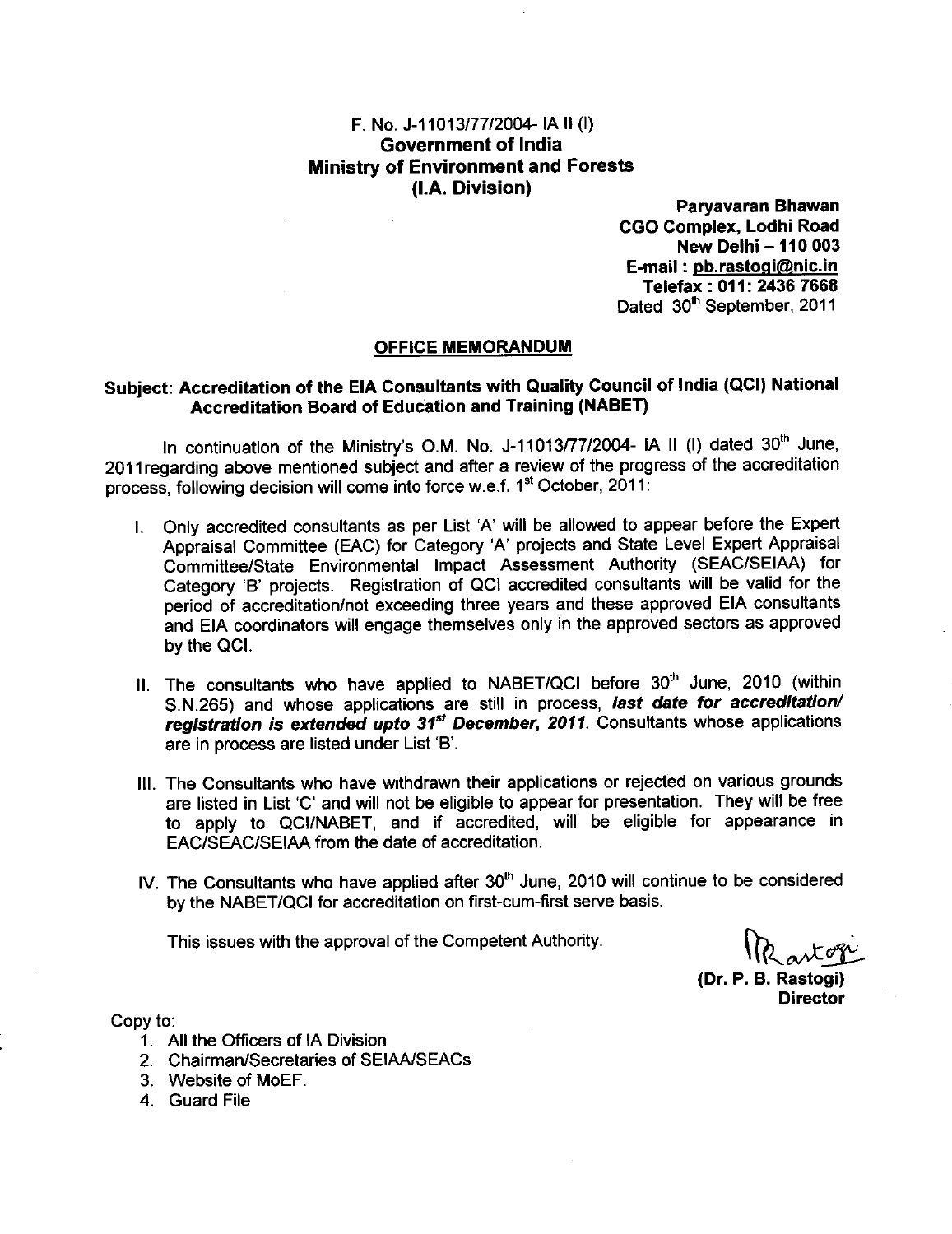# **List 'A' : Accredited/ Conditionally Accredited Consultants - 100**

| S. N.            | <b>Name</b>                                                    | State/City   |
|------------------|----------------------------------------------------------------|--------------|
| 1 <sub>1</sub>   | ABC Environ Solutions Pvt. Ltd.                                | Chennai      |
| 2.               | Anacon Laboratories Pvt. Ltd.                                  | Nagpur       |
| $\overline{3}$ . | <b>Anand Consultants</b>                                       | Ahmedabad    |
| 4.               | <b>Apex Mintech Consultants</b>                                | Udaipur      |
| 5.               | Asian Consulting Engineers Pvt. Ltd.                           | Delhi        |
| 6.               | B. S. Envi-Tech Pvt. Ltd.                                      | Hyderabad    |
| 7.               | Bhagavathi Ana Lab                                             | Hyderabad    |
| 8.               | Bhagwati Enviro Care Pvt. Ltd.                                 | Ahmedabad    |
| 9.               | Centre for Envotech and Management Consultancy Private Limited | Bhubaneshwar |
| 10.              | <b>Cholamandalam MS Risk Services</b>                          | Chennai      |
| 11.              | Consulting Engineering Services (India) Private Limited        | New Delhi    |
| 12.              | Consulting Engineers Group Ltd.                                | Jaipur       |
| 13.              | <b>Creative Engineers &amp; Consultants</b>                    | Chennai      |
| 14.              | <b>Creative Enviro Services</b>                                | Bhopal       |
| 15.1             | Desein Private Limited                                         | New Delhi    |
| 16.1             | Det Norske Veritas AS                                          | Hyderabad    |
| 17.              | Detox Corporation Pvt. Ltd.                                    | Surat        |
| 18.              | Development Consultants Private Limited                        | Kolkata      |
| 19.1             | Earthcare Labs Private Limited                                 | Nagpur       |
| 20.1             | Eco Chem Sales and Service                                     | Surat        |
| 21.              | Eco Laboratories and Consultants Pvt. Ltd.                     | Mohali       |
| 22.1             | Eco Services India Private Limited                             | Chennai      |
| 23.              | Ecomen Laboratories Pvt. Ltd.                                  | Lucknow      |
| 24.              | <b>EMTRC Consultants Private Limited</b>                       | Delhi        |
| 25.              | <b>Engineers India Limited</b>                                 | Gurgaon      |
| 26.              | <b>Enkay Group</b>                                             | Jaipur       |
| 27.              | ENV Developmental Assistance Systems (I) Pvt. Ltd.             | Lucknow      |
| 28.              | Enviro Analyst & Engineers Pvt. Ltd.                           | Mumbai       |
| 29.1             | <b>Enviro Techno Consult</b>                                   | Nagpur       |
| 30.              | Envirocare Consultants (I) Pvt. Ltd.                           | Baroda       |
| 31.              | Environ India                                                  | Kolkata      |
| 32.              | Environment Protection and Training Research Institute         | Hyderabad    |
| 33.              | Environmental Engineers & Consultants Pvt. Ltd.                | New Delhi    |
| 34.              | Environmental, Mine Plan & Resource Evaluation Solutions       | Chennai      |
| 35.              | Envirotech East Pvt. Ltd.                                      | Kolkata      |
| 36.              | En-vision Enviro Engineers Pvt. Ltd.                           | Surat        |
| 37.              | ENVOMIN Consultant (Pvt.) Ltd.                                 | Bhubaneshwar |
| 38.              | EQMS India Pvt. Ltd.                                           | Delhi        |
| 39.              | <b>ERM India Private Limited</b>                               | Gurgaon      |
| 40.              | Geomin Consultants Pvt. Limited                                | Bhubaneshwar |
| 41.              | Ghosh, Bose and Associates Pvt. Ltd.                           | Kolkata      |
| 42.              | GIS Enabled Environment & Neo-Graphic Centre                   | Ghaziabad    |
| 43.              | <b>Global Enviro Labs</b>                                      | Hyderabad    |
| 44.              | Global Experts (A Techno-Enviro Consultant)                    | Bhubaneshwar |
| 45.              | Grass Roots Research & Creation India (P) Ltd.                 | New Delhi    |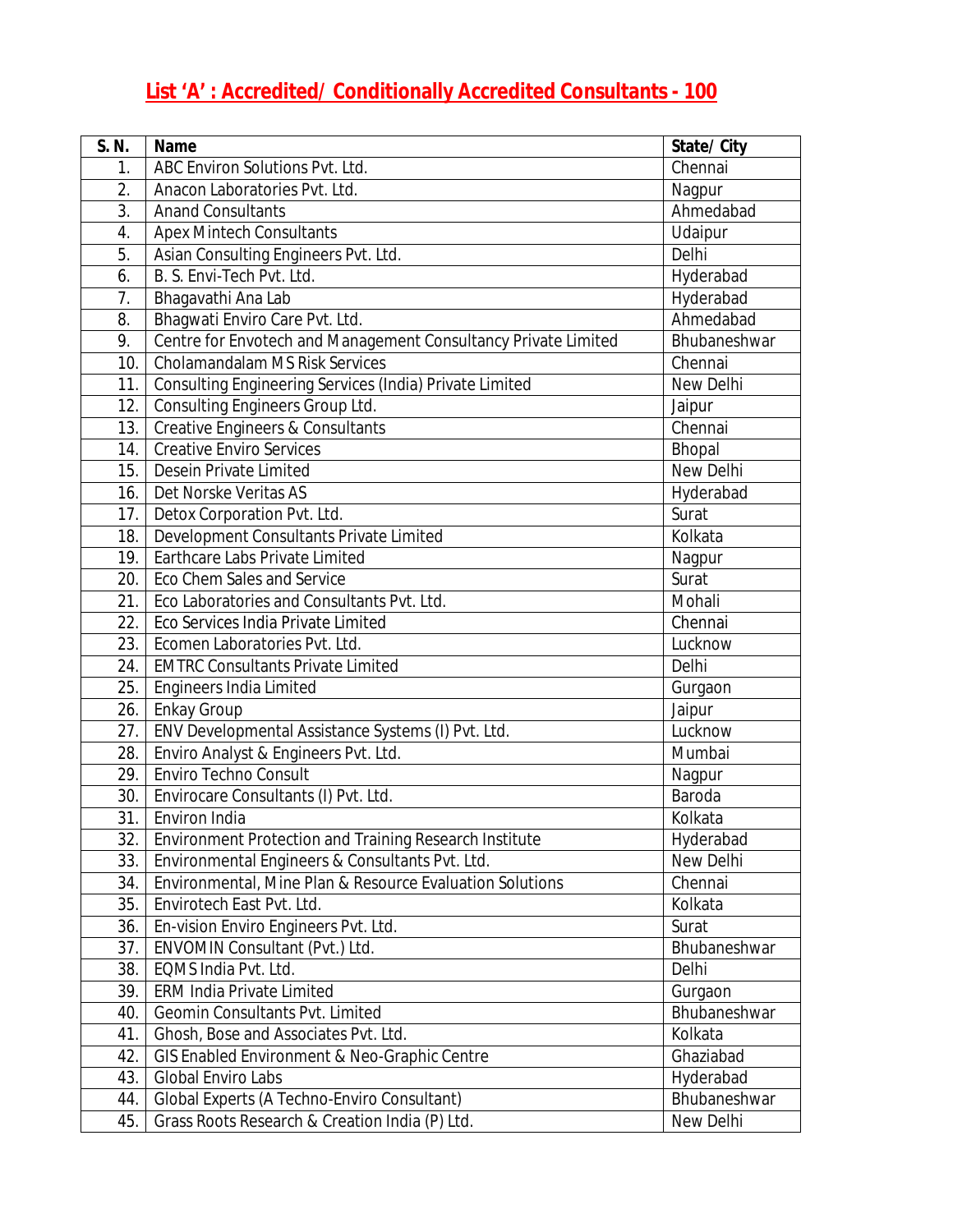| 46.  | Green Chem Solutions Pvt. Ltd.                         | Chennai        |
|------|--------------------------------------------------------|----------------|
| 47.  | <b>Holtec Consulting Private Limited</b>               | Gurgaon        |
| 48.  | Hubert Enviro Care Systems (P) Ltd.                    | Chennai        |
| 49.  | Idma Laboratories Limited                              | Panchkula,     |
|      |                                                        | Haryana        |
| 50.  | In Situ Enviro Care                                    | <b>Bhopal</b>  |
| 51.  | Intercontinental Consultants and Technocrats Pvt. Ltd. | New Delhi      |
| 52.  | JM Environet Pvt. Ltd.                                 | Gurgaon        |
| 53.1 | Kadam Environmental Consultants                        | Vadodra        |
| 54.  | Kalyani Laboratories                                   | Bhubaneshwar   |
| 55.  | <b>Kirloskar Consultants Limited</b>                   | Pune           |
| 56.  | L & T - RAMBOLL Consulting Engineers Limited           | Andhra Pradesh |
| 57.  | LEA Associates South Asia Pvt. Ltd.                    | New Delhi      |
| 58.  | Louis Berger Consulting Pvt. Ltd.                      | Gurgaon        |
| 59.  | M. N. Dastur and Company (Pvt.) Ltd.                   | Kolkata        |
| 60.  | M/s Padmaja Aerobiologicals Pvt. Ltd.                  | Navi Mumbai    |
| 61.  | M/s Visiontek Consultancy Services Pvt. Ltd.           | Bhubaneshwar   |
| 62.  | Mantec Consultants Pvt. Ltd.                           | Delhi          |
| 63.  | Mecon Limited                                          | Ranchi         |
| 64.  | <b>Mineral Engineering Services</b>                    | Karnataka      |
| 65.  | Mineviron Systems Pvt. Ltd.,                           | Nagpur         |
| 66.  | MITCON Consultancy and Engineering Services Ltd.       | Pune           |
| 67.  | Mott Mac Donald Pvt. Ltd.                              | Ahmedabad      |
| 68.  | National Environmental Engineering Research Institute  | Nagpur         |
| 69.  | Perfact Enviro Solutions Pvt. Ltd.                     | Delhi          |
| 70.  | Pioneer Enviro Laboratories and Consultants Pvt. Ltd.  | Hyderabad      |
| 71.  | <b>Pollution Control Research Institute</b>            | Haridwar       |
| 72.  | Pragathi Labs & Consultants Pvt. Ltd.                  | Secunderabad   |
| 73.  | Projects & Development India Limited                   | Noida          |
| 74.  | Pure Enviro Engineers Pvt. Ltd.                        | Chennai        |
| 75.  | Ramans Consultancy Services Pvt. Ltd.                  | Ahmedabad      |
| 76.  | <b>Ramky Enviro Engineers Limited</b>                  | Hyderabad      |
| 77.  | <b>RITES Limited</b>                                   | Gurgaon        |
| 78.  | RS Envirolink Technologies Pvt. Ltd.                   | Gurgaon        |
| 79.  | S. S. Environics (India) Pvt. Ltd.                     | Bhubaneshwar   |
| 80.  | Saitech Research & Development Organization            | Kolhapur       |
| 81.  | San Envirotech Pvt. Ltd.                               | Ahmedabad      |
| 82.  | <b>SECON Private limited</b>                           | Bangalore      |
| 83.  | Senes Consultants India Pvt. Ltd.                      | Noida          |
| 84.  | SGS India Pvt. Ltd                                     | Gurgaon        |
| 85.  | Singareni Collieries Company Limited                   | Khammam,       |
|      |                                                        | Andhra Pradesh |
| 86.  | <b>SMEC India Private Limited</b>                      | Gurgaon        |
| 87.  | SNC - LAVALIN Infrastructure Pvt. Ltd. India           | Noida          |
| 88.  | Srushti Sewa                                           | Nagpur         |
| 89.  | Superintendence Company of India Pvt. Ltd.             | Kolkata        |
| 90.  | SV Enviro Labs & Consultants                           | Vishakapatnam  |
| 91.  | <b>TATA Consulting Engineers Limited</b>               | Mumbai         |
| 92.  | <b>Team Labs and Consultants</b>                       | Hyderabad      |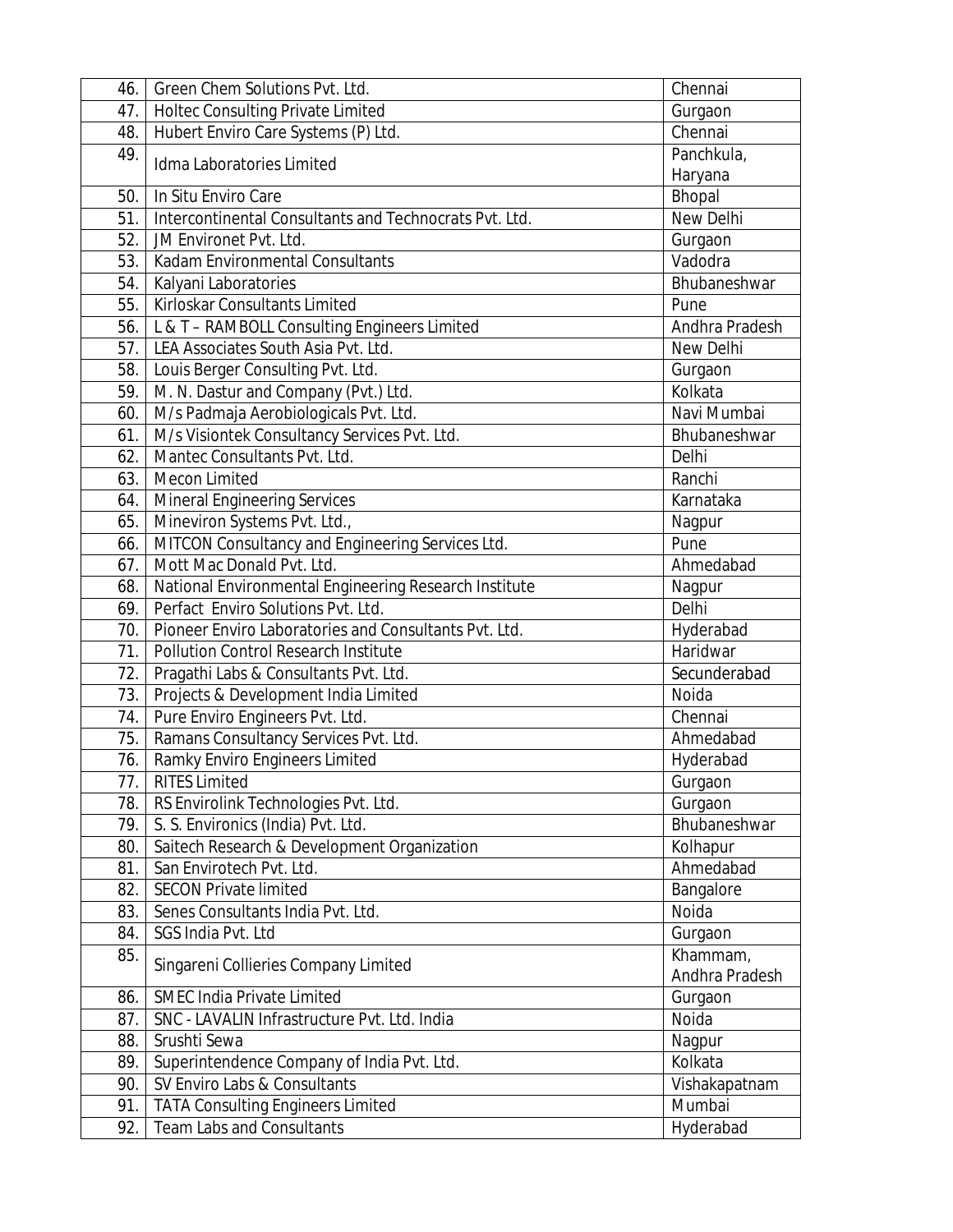|      | 93. Ultra-Tech Environmental Consultancy and Laboratory | Thane         |
|------|---------------------------------------------------------|---------------|
| 94.1 | UniStar Environment & Research Labs Pvt. Ltd.           | Vapi, Gujarat |
| 95.  | Vasantdada Sugar Institute.                             | Pune          |
| 96.  | Vimta Labs Limited                                      | Hyderabad     |
|      | 97. VITYA Consultants Pvt. Ltd.                         | Secunderabad  |
| 98.  | Voyants Solutions Pvt. Ltd.                             | Gurgaon       |
| 99.1 | <b>WAPCOS Limited</b>                                   | Gurgaon       |
|      | 100 Wolkem Consultancy Services                         | Udaipur       |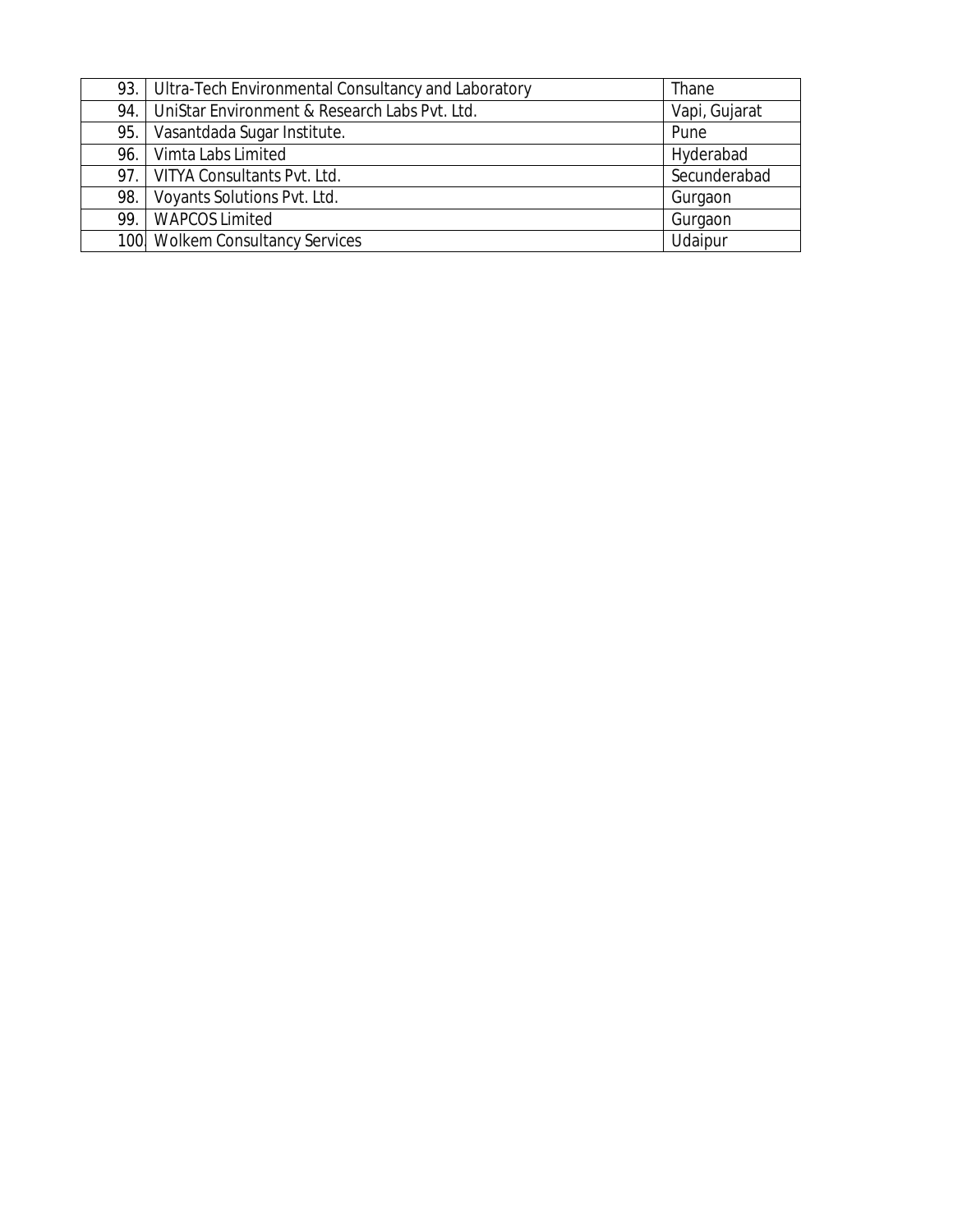## **List 'B' : Accreditation in Process**

| S.N. | <b>Name of the Organization</b>                                           |
|------|---------------------------------------------------------------------------|
| 1.   | Amba Recyclers Private Limited, Chennai                                   |
| 2.   | Mahabal Enviro Engineers Pvt. Ltd, Thane                                  |
| 3.   | <b>CTRAN Consulting Private Limited, Bhubaneswar</b>                      |
| 4.   | Central Road Research Institute, New Delhi                                |
| 5.   | R.K. Consultants, Jodhpur                                                 |
| 6.   | Greentech Environmental Engineers and Consultants, Guwahati               |
| 7.   | Min Mec Consultancy Pvt. Ltd., New Delhi                                  |
| 8.   | Ramji Mines Envirotech, Jaipur                                            |
| 9.   | Agricultural Finance Corporation Ltd., Mumbai                             |
| 10.  | EGIS India Consulting Engineers Pvt. Ltd., Faridabad                      |
| 11.  | SMS Envocare Ltd., Pune                                                   |
| 12.  | Sri Sai Manasa Nature Tech Pvt. Ltd., Hyderabad                           |
| 13.  | Team Institute of Science and Technology Pvt. Ltd., Jaipur                |
| 14.  | Prakruti Environmental Engineers, Vadodra                                 |
| 15.  | Siddhi Consultants, Ankaleshwar                                           |
| 16.  | Pacific Scientific Consultancy Pvt. Ltd., Kolkata                         |
| 17.  | M/S Indus Technical and Financial Consultants Ltd., Raipur                |
| 18.  | Sun Consultancy and Services, Bhubaneswar                                 |
| 19.  | Central Mine Planning & Design Institute Limited, Ranchi                  |
| 20   | Consafe Science India, Hyderabad                                          |
| 21   | Gondwana Geotech Services Pvt. Ltd., Ranchi                               |
| 22   | Pollution and Project Consultants, Kolkata                                |
| 23   | Brigade Enterprises Limited, Bangalore                                    |
| 24   | Engineering & Technological Services, New Delhi                           |
| 25   | MNEC Consultants Pvt. Ltd., Nagpur                                        |
| 26   | S Pradhan, Bhubaneswar                                                    |
| 27   | Shri Environmental Technology Institute, New Delhi                        |
| 28   | CPTL Envirotech Designers & Pollution Control Consultants, Chandigarh     |
| 29   | MSV International Inc., Gurgaon                                           |
| 30   | SD Engineering Services Pvt. Ltd., Aurangabad                             |
| 31   | A & N Technologies, Bangalore                                             |
| 32   | Crystal Consultant, Ranchi                                                |
| 33   | Fine Envirotech Engineers, Mumbai                                         |
| 34   | Ind Tech House Consult, New Delhi                                         |
| 35   | Centre for Environment Health & Safety, Annamalai University,, Tamil Nadu |
| 36   | D.Y. Patil College of Engineering, Pune                                   |
| 37   | Enviro Care Engineers & Consultant, Surat                                 |
| 38   | Madhya Pradesh State Forest Research Institute, Jabalpur                  |
| 39   | Oasis Environmental Foundation, Pune                                      |
| 40   | Science and Technology Park, Pune                                         |
| 41   | Thriveni Consultancy Services, Keonjhar (Odisha)                          |
| 42   | Trio-Chem Techno- Legal Services Pvt. Ltd., Pune                          |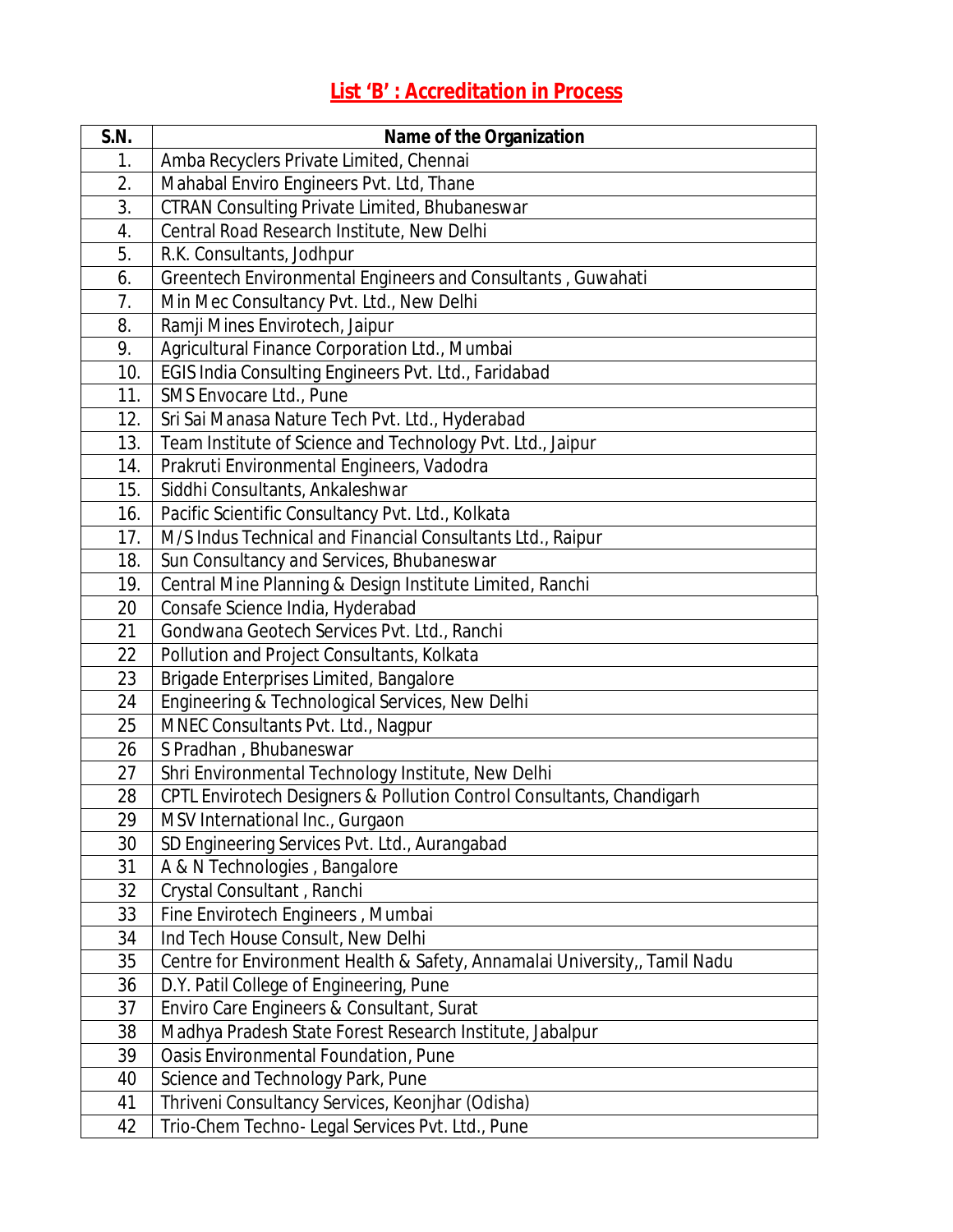| 43 | Vison Labs, Hyderabad                                                        |  |  |
|----|------------------------------------------------------------------------------|--|--|
| 44 | Rightsource Industrial Solutions Pvt. Ltd., Hyderabad                        |  |  |
| 45 | ASCENSO Management and Consulting Services Pvt. Ltd., New Delhi              |  |  |
| 46 | Krishna Gangaa Enviro System Pvt. Ltd., Nagpur                               |  |  |
| 47 | GLOBAL Environment & Mining Services, Hospet, Karnataka                      |  |  |
| 48 | Centre For Sustainable Development, Hooghly                                  |  |  |
| 49 | KKB Envirocare Consultants Pvt. Ltd., Hyderabad                              |  |  |
| 50 | Chilworth Technology Pvt. Ltd., New Delhi                                    |  |  |
| 51 | DHI India Water & Environment Pvt. Ltd., New Delhi                           |  |  |
| 52 | Pollution & Ecology Control Services, Nagpur                                 |  |  |
| 53 | Energy Infratech Private Ltd., Gurgaon                                       |  |  |
| 54 | Action for Ecology, Environment, Energy and Management, Rishikesh            |  |  |
| 55 | Aarvee Associates Architects Engineers & Consultants Pvt. Ltd., Hyderabad    |  |  |
| 56 | Building Environment Pvt. Ltd., Navi Mumbai                                  |  |  |
| 57 | M/s Udaipur Min-Tech Pvt. Ltd., Udaipur                                      |  |  |
| 58 | Central Institute of Mining and Fuel Research, Dhanbad                       |  |  |
| 59 | N H Consulting Pvt. Ltd., New Delhi                                          |  |  |
| 60 | Royal Environment Auditing & Consultancy Services, Rajkot                    |  |  |
| 61 | Tetra Tech India Limited, New Delhi                                          |  |  |
| 62 | Transit Surveys, Karnataka                                                   |  |  |
| 63 | K. R. S Enterprises, Bangalore                                               |  |  |
| 64 | Gadark Lab Pvt. Ltd., Mumbai                                                 |  |  |
| 65 | Environment & Power Technologies Private Limited, Bangalore                  |  |  |
| 66 | Technoenviron Consultants, Maharashtra                                       |  |  |
| 67 | AECOM India Private Limited, Gurgaon                                         |  |  |
| 68 | Century Consulting Engineers, Chandigarh                                     |  |  |
| 69 | SA Infrastructure Consultants Pvt. Ltd, Ghaziabad                            |  |  |
| 70 | Octagon Consultancy Services, Kolkata                                        |  |  |
| 71 | Aditya Environmental Services Pvt. Ltd., Mumbai                              |  |  |
| 72 | Mitra S. K. Private Limited, Kolkata                                         |  |  |
| 73 | Ace Engineers & Consultants, Patiala                                         |  |  |
| 74 | Centre of Mining Environment, Department of Environmental Science and        |  |  |
|    | Engineering, Dhanbad                                                         |  |  |
| 75 | School of Water Resources Engineering, Jadavpur University, Kolkata          |  |  |
| 76 | Sawen Consultancy Services, Lucknow                                          |  |  |
| 77 | Chaitanya Projects Consultancy Pvt. Ltd, Ghaziabad                           |  |  |
| 78 | National Institute for Interdisciplinary Science & Technology (NIIST),       |  |  |
|    | Thiruvananthapuram                                                           |  |  |
| 79 | Epsilon Projects Pvt. Ltd., Lucknow                                          |  |  |
| 80 | C. E. Testing company Pvt. Ltd. Kolkata                                      |  |  |
| 81 | Waste Encare (India) Pvt. Ltd., Thane                                        |  |  |
| 82 | Environmental System Consultants & Ambiente Lab Solutions Pvt. Ltd., Chennai |  |  |
| 83 | V R Enviro Engineers, Chennai                                                |  |  |
| 84 | S G M Corporate Consultants Pvt. Ltd., Pune                                  |  |  |
| 85 | Precitech Laboratories, Vapi                                                 |  |  |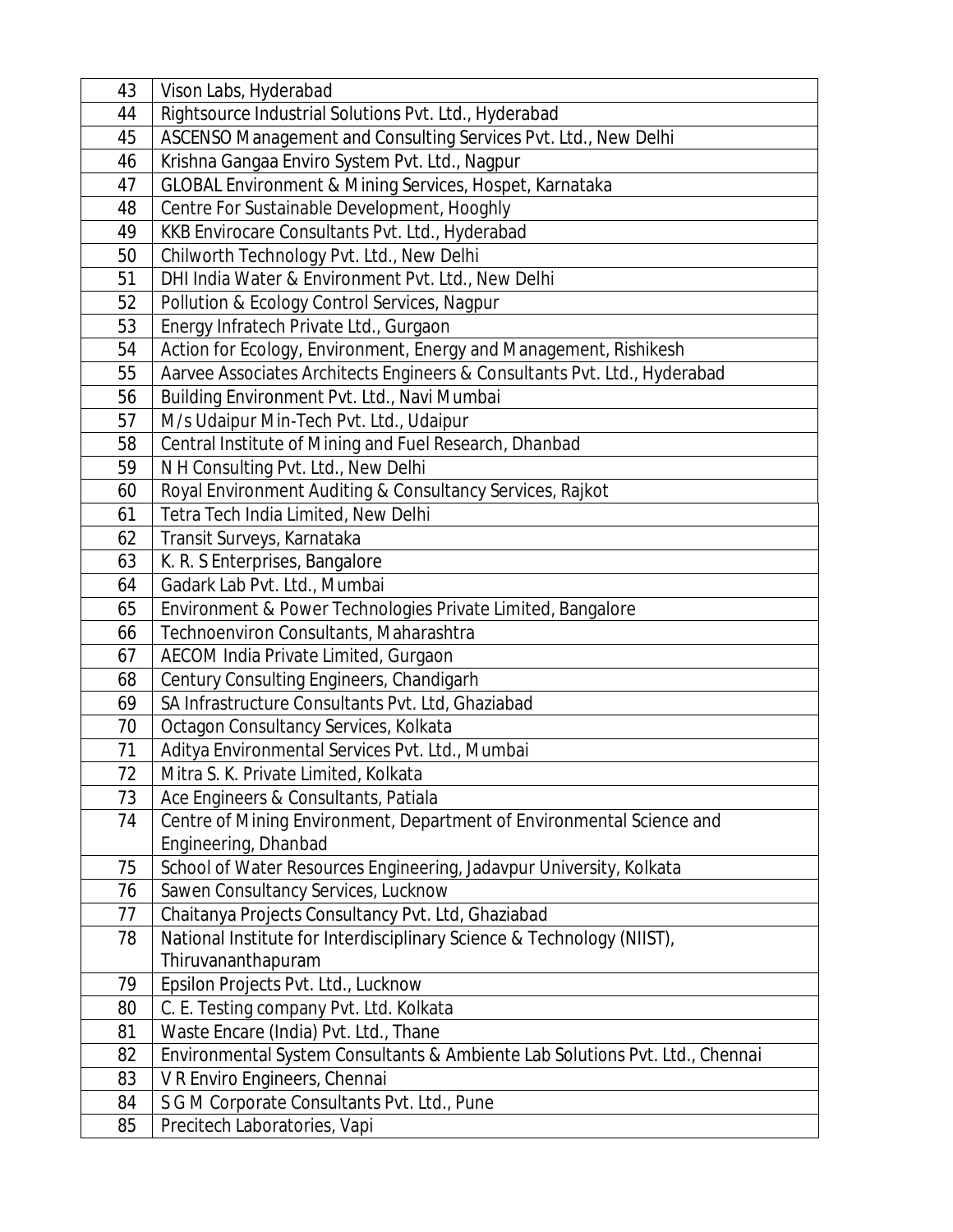| 86  | S. N.Hirpara, Surat                                                               |
|-----|-----------------------------------------------------------------------------------|
| 87  | Akshar Consultant, Gujarat                                                        |
| 88  | Gherzi Eastern Limited, New Delhi                                                 |
| 89  | India Glycols Limited, Kashipur, Uttarakhand                                      |
| 90  | SEE Tech Solutions Pvt. Ltd., Nagpur                                              |
| 91  | Shiva Test House, Patna                                                           |
| 92  | Vogue Construction and Consultancy Services Private Limited, New Delhi            |
| 93  | Spectro Analytical Labs Limited, New Delhi                                        |
| 94  | Wilbur Smith Associates Private Limited, Bangalore                                |
| 95  | Terracon Ecotech Private Limited, Mumbai                                          |
| 96  | Sophisticated Industrial Materials analytic Labs Pvt. Ltd., New Delhi             |
| 97  | Aquagreen Engineering Management Pvt. Ltd.                                        |
| 98  | Centre for Interdisciplinary Studies Of Mountain & Hill Environment University Of |
|     | Delhi(CISMHE), Delhi                                                              |
| 99  | Shivalik Solid Waste Management Limited, Solan                                    |
| 100 | Excel Enviro Tech, Ahmedabad                                                      |
| 101 | En-Geo Consultancy & Research Centre(ENGECORC), Guwahati                          |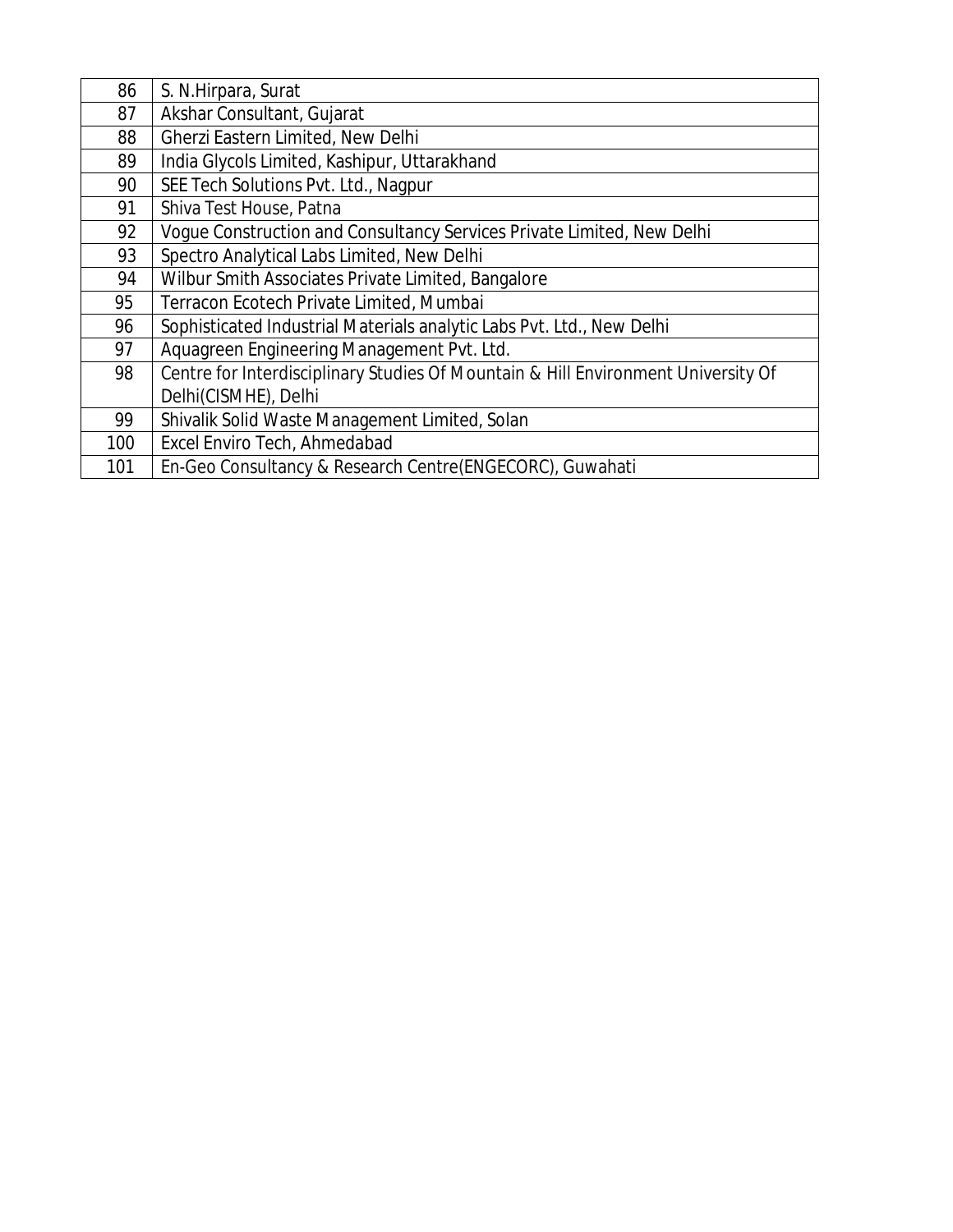## **List 'C' : Applications Not approved /Withdrawn / Ineligible applications**

| S. N. | <b>Name</b>                                                           | State/City       |  |
|-------|-----------------------------------------------------------------------|------------------|--|
| 1.    | Bangalore<br>Metamorphosis                                            |                  |  |
| 2.    | Environmental Health And Safety Consultants Private Limited           | Bangalore        |  |
| 3.    | M/s Pragathi Labs and Consultants Pvt. Ltd.                           | Secunderabad     |  |
| 4.    | Indian Council of Forestry Research and Education                     | Dehradun         |  |
| 5.    | <b>Earth and Environment</b>                                          | Bhubaneshwar     |  |
| 6.    | Green Circle, Inc.                                                    | Vadodra          |  |
| 7.    | M/s Aqua-Air Environmental Engineers Pvt. Ltd.                        | Surat            |  |
| 8.    | Indomer Coastal Hydraulics (P) Ltd.                                   | Chennai          |  |
| 9.    | Mantras Resources (Environmental Division)                            | <b>Nashik</b>    |  |
| 10.   | EST Consultants (P) Ltd.                                              | New Delhi        |  |
| 11.   | Scott Wilson India Pvt. Ltd.                                          | New Delhi        |  |
| 12.   | <b>International Testing Centre</b>                                   | Panchkula        |  |
| 13.   | ECO-CARE Solutions (Environmental Consultants & Engineers)            | Vadodra          |  |
| 14.   | <b>SEAMAK HITECH PRODUCTS</b>                                         | Bangalore        |  |
| 15.   | Jyoti Om Chemical Research Centre Private Limited                     | Ankleshwar       |  |
| 16.   | <b>Clean Technologies</b>                                             | Bangalore        |  |
| 17.   | AET Infrastructure Environmental Services                             | New Delhi        |  |
| 18.   | <b>Betterworld Enviro Consultants</b>                                 | Faridabad        |  |
| 19.   | Centre for Climate change & Environmental Advisory Services           | Hyderabad        |  |
| 20.   | Ecotech Services Inc.                                                 | Faridabad        |  |
| 21.   | <b>SOWIL Limited</b>                                                  | Noida            |  |
| 22.   | <b>Techno Analytical</b>                                              | Kolkata          |  |
| 23.   | Gujarat Mineral Research & Industrial Consultancy Society<br>(GMRICS) | Ahmedabad        |  |
| 24.   | E. C. Engineers (Environmental Consultants)                           | Jaipur           |  |
| 25.   | <b>Enpro Technosolutions</b>                                          | Chennai          |  |
| 26.   | <b>Envisafe Environmental Consultants</b>                             | Ahmedabad        |  |
|       | 27. Garden City Environmental Services                                | <b>Bangalore</b> |  |
| 28.   | Richardson & Cruddas                                                  | Chennai          |  |
| 29.   | SAI Consulting Engineers Pvt. Ltd.                                    | Ahmedabad        |  |
| 30.   | T.R. Associates                                                       | Ahmedabad        |  |
| 31.   | Water and Waste Water Research Center                                 | Sangli           |  |
| 32.   | Yogiraja Industrial Consultants                                       | Pune             |  |
| 33.   | <b>Aquatech Enviro Engineers</b>                                      | Bangalore        |  |
| 34.   | Deccan Consulting Engineers Private Limited                           | Delhi            |  |
| 35.   | ENPRO Enviro Tech & Engineers Pvt. Ltd.                               | Surat            |  |
| 36.   | Enviro Care India (P) Ltd.                                            | Madurai          |  |
| 37.   | JB Enviro Consultants Pvt. Ltd.                                       | Kolkata          |  |
| 38.   | <b>Prakriti Consultants Services</b>                                  | Lucknow          |  |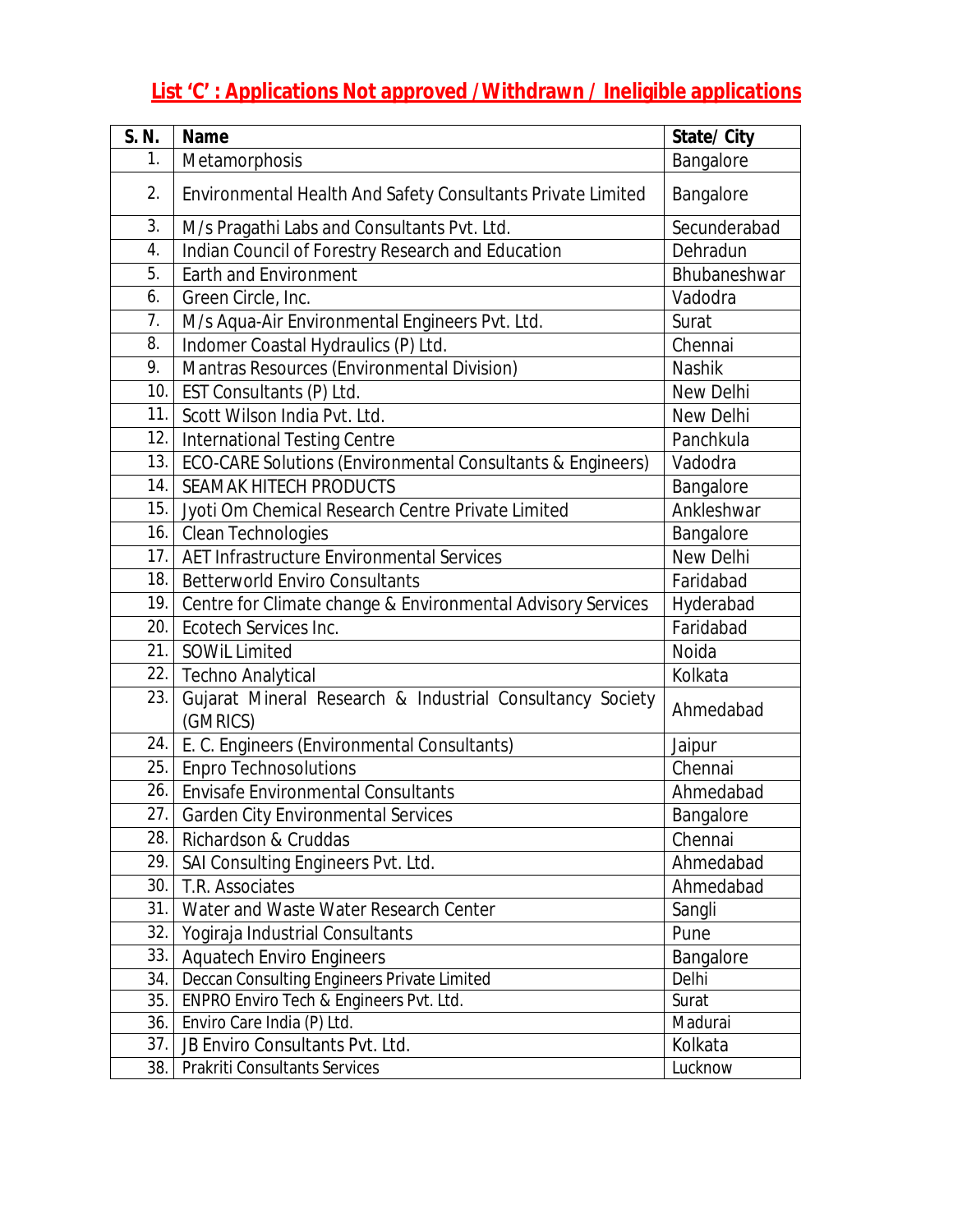| 39 | <b>Bombay Natural history Society</b>                 | Mumbai      |
|----|-------------------------------------------------------|-------------|
| 40 | C.P. Consultants Private Limited                      | New Delhi   |
| 41 | Consafe Science India                                 | Hyderabad   |
| 42 | Eco Care Engineering Pvt. Ltd.                        | Chennai     |
| 43 | <b>Enviroaid Consultants</b>                          | Gwalior     |
| 44 | Environmental Research and Services (India) Pvt. Ltd. | Bhubaneswar |
| 45 | Galaxy Envirotech Pvt. Ltd.                           | New Delhi   |
| 46 | Hydro ChemTech                                        | Chennai     |
| 47 | <b>Integrated Techno-Legal Consultants</b>            | Mumbai      |
| 48 | <b>LION Engineering Consultants</b>                   | Bhopal      |
| 49 | <b>Lotus Environments</b>                             | Pune        |
| 50 | Mechatronics Systems Pvt. Ltd.                        | Pune        |
| 51 | Metro Enviro-Chem Associates                          | Ahmedabad   |
| 52 | National Institute of Ocean Technology                | Chennai     |
| 53 | National Institute of Oceanography                    | Goa         |
| 54 | Oil and Natural Gas Corporation                       | New Delhi   |
| 55 | Paryavaran Labs (India) Limited                       | Hyderabad   |
| 56 | <b>Remedy Environmental Consultants</b>               | Bellary     |
| 57 | Sadekar Enviro Engineers Pvt. Ltd.                    | Goa         |
| 58 | <b>Vasudev Associates</b>                             | Ahmedabad   |
| 59 | Zomah Engineers Consultants Pvt. Ltd.                 | New Delhi   |
| 60 | Gondwana Geotech Services Pvt. Ltd.                   | Ranchi      |
| 61 | <b>Pollution and Project Consultants</b>              | Kolkata     |
| 62 | Weston Solutions (India) Pvt. Ltd.                    | Hyderabad   |
| 63 | N. K. Buildcon Pvt. Ltd.                              | Jaipur      |
| 64 | Eco Care                                              | Burdwan,    |
|    |                                                       | West Bengal |

\*\*\*\*\*\*\*\*\*\*